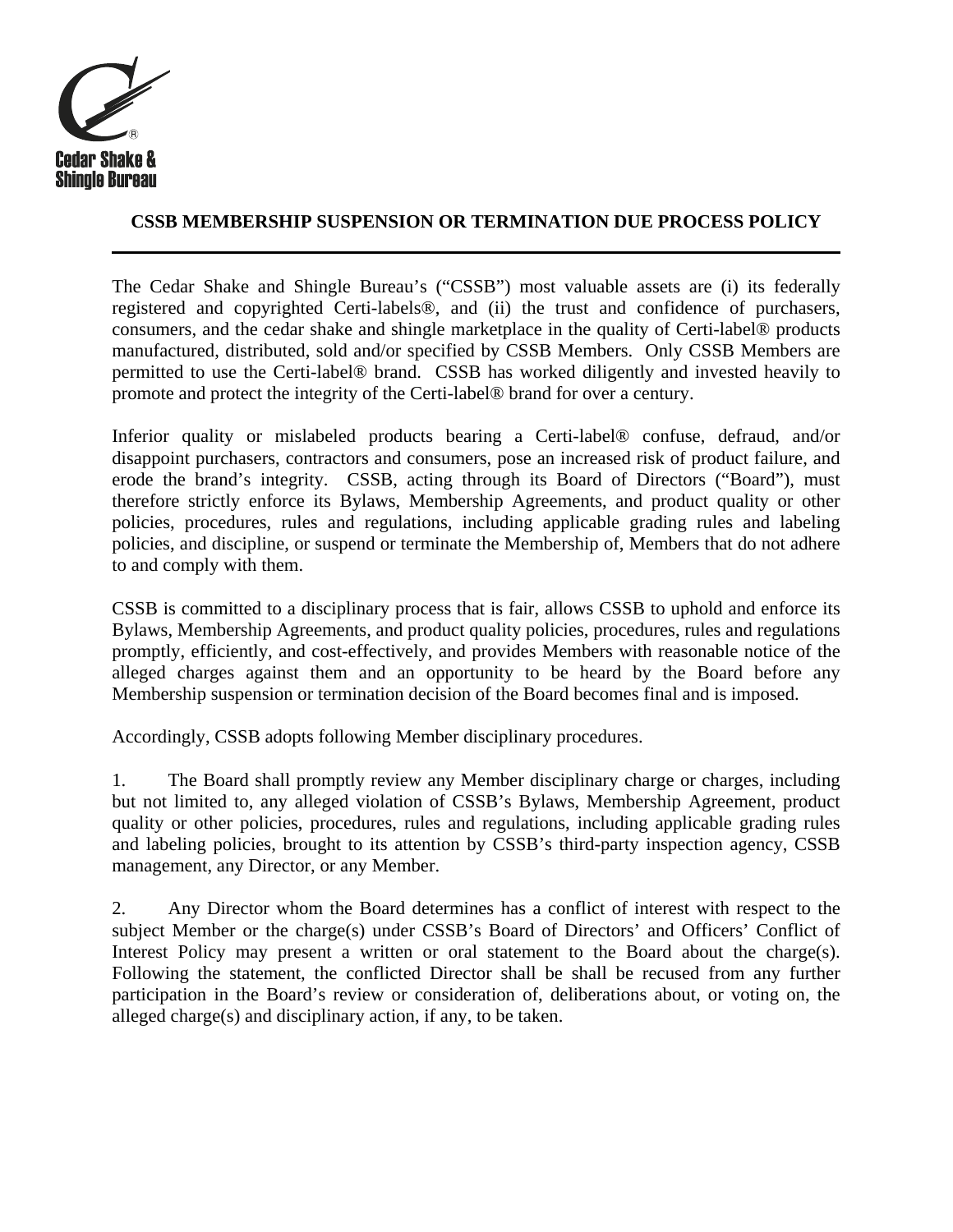3. After reviewing the evidence and information relating to the alleged charge(s) at a regular or special Board meeting, including but not limited to, in the Board's sole discretion, written or oral statements from CSSB's third-party inspection agency, CSSB management, or any Member, including the Member subject to the disciplinary charge(s), the Board shall make a preliminary decision regarding the charge(s) and discipline to be imposed on the subject Member, if any, including Membership suspension or termination and any fine or other penalty.

4. A preliminary decision to suspend the subject Member's CSSB Membership must be approved by a majority of the Directors attending the meeting at which the Board reviews and considers the alleged charge(s), excepting any Director(s) whom the Board has determined has a conflict of interest. A preliminary decision to terminate the subject Member's CSSB Membership must be approved by at least three-fourths of the Directors other than any Director(s) whom the Board has determined has a conflict of interest.

5. Within five business days of the board's preliminary decision, CSSB shall provide the subject Member, by email and overnight courier, a written summary of the charge(s), evidence, and information presented to the Board and the Board's preliminary decision, subject to the subject Member's written agreement to keep the materials strictly confidential.

6. Within five business days of receipt of the written summary of the charge(s), evidence and information, and the Board's preliminary decision, the subject Member may request, in writing, by email or overnight courier, an appeal of the Board's preliminary decision. If no request for an appeal is received by CSSB within five business days of the subject Member's receipt of the Board's preliminary decision, the preliminary decision shall become final, and the discipline imposed shall go into effect immediately.

7. Upon receipt of a request for an appeal, the Board shall schedule a Board meeting to hear the appeal. CSSB shall give the subject Member reasonable advance written notice, by email and overnight courier, of the date and time of the scheduled Board meeting to hear the appeal.

8. Ten business days in advance of the scheduled Board appeal meeting, CSSB shall provide the subject Member, by email or overnight courier, with any additional evidence or information relating to the charge(s) or the appeal not provided to such Member previously

9. Five business days in advance of the scheduled Board appeal meeting, the subject Member shall provide CSSB, by email or overnight courier, with any written statement, evidence, information, or argument of its choosing that is relevant to the charge(s).

10. The Board appeal meeting shall be held at the scheduled day and time by telephone conference call, or at the subject Member's option and expense, by video conference. Any Director whom the Board has determined has a conflict of interest with respect to the subject Member or the charge(s) under CSSB's Board of Directors' and Officers' Conflict of Interest Policy shall be recused from participating in the Board's review or consideration of, deliberations about, or voting on, the charge(s) and action, if any, to be taken as a result of the appeal meeting.